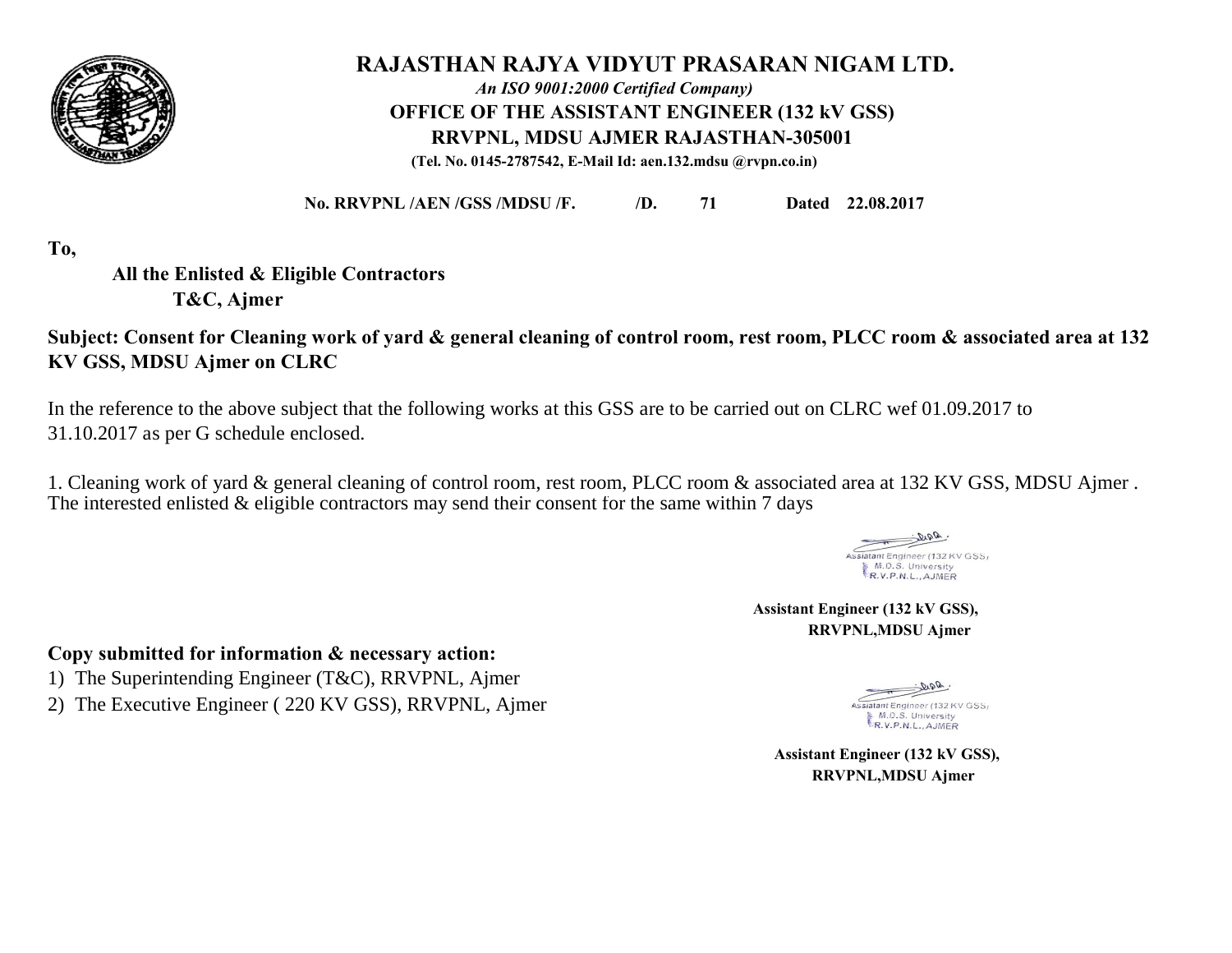### RAJASTHAN RAJYA VIDYUT PRASARAN NIGAM LTD. OFFICE OF THE Assistant ENGINEER 132 KV GSS MDSU Ajmer **'G' SCHEDULE**

#### NAME OF WORK: CLEANING WORKS OF YARD & GENERAL CLEANING OF CONTROL ROOM, REST HOUSE, PLCC ROOM & ASSOCIATED AREA AT 132KV GSS MDSU FOR THE PERIOD 01.09.2017 TO 31.10.2017 (61 DAYS)

G-Schedule & based on the BSR for maintenance of GSS, published by RVPNL Jaipur vide letter no. RVPN/SE(SSPC)/XEN(TK)/BSR/A 1/D.21/Jaipur/Dtd. 04-04-2011 & CLRC rates issued vide letter no. RVPN/SE/SSPC/TK/A.1/TN-2975/ CLRC/D. 501/Dtd. 24.05.2013

| क.सं. | कार्य का विवरण                                                                                                                                                                                                                                                                                                                                                                                                                                                                                                                                                                                                                                                                                                                                                                                                                                                                                                                                 | आवृति           | इकाई             | कार्य की<br>अनुमानित<br>मात्रा | दर रूपयों मे<br>(Based on BSR<br>2013) | कार्य की कुल<br>अनुमानित<br>रकम | <b>BSR</b><br>Above | कुल रकम   |
|-------|------------------------------------------------------------------------------------------------------------------------------------------------------------------------------------------------------------------------------------------------------------------------------------------------------------------------------------------------------------------------------------------------------------------------------------------------------------------------------------------------------------------------------------------------------------------------------------------------------------------------------------------------------------------------------------------------------------------------------------------------------------------------------------------------------------------------------------------------------------------------------------------------------------------------------------------------|-----------------|------------------|--------------------------------|----------------------------------------|---------------------------------|---------------------|-----------|
| 1.0   | सामान्य सफाई कार्य                                                                                                                                                                                                                                                                                                                                                                                                                                                                                                                                                                                                                                                                                                                                                                                                                                                                                                                             |                 |                  |                                |                                        |                                 |                     |           |
| 1.1   | कार्या का विवरण<br>ग्रिड सब स्टेशन परिसर के कार्यालय, नियन्त्रण कक्ष, बरामदों, विश्राम कक्ष, सीढ़ियाँ, पी.एल.सी.सी.<br>कक्ष, बैटरी कक्ष, विश्राम गृह आदि में झाडू से सफाई करना व फिनायल का पौंछा लगाने का<br>कार्य ।<br>नियन्त्रण कक्ष समेत सभी कमरों के दरवाजों व खिड़कियों (मय शीशे) आदि की सफाई ।<br>समस्त शौचालय व मुत्रालय में फिनायल/रसायन का प्रयोग करते हुए सफाई एवं धूलाई का<br>कार्य ।<br>नियन्त्रण कक्ष अन्य सभी कक्षों की छत, खिड़की, कोने आदि में लगे जाले आदि की सफाई ।<br>उपरोक्त परिसर में कूड़ादानों (डस्टबिनों) को खाली करना ।<br>समस्त निकाले गए कचरे को ग्रिड़ सब स्टेशन परिसर से बाहर प्रभारी अधिकारी द्वारा निर्धारित<br>स्थान पर डालना ।<br>नोट :–<br>सफाई कार्य हेतु झाडू, पौंछे, डस्टर, आवश्यक उपकरण आदि ठेकेदार को स्वयं की लागत पर<br>-1<br>लाने होंगे ।<br>अन्य सफाई का सामान जैस फिनायल, फिनायल गोली, रसायत आदि विभाग द्वारा देय होंगे ।<br>$\mathfrak{p}$<br>भुगतान फर्श क्षेत्रफल के आधार पर किया जायेगा ।<br>3 | प्रति दिन<br>61 | 100<br>वर्ग मीटर | 490.00<br>वर्ग मीटर            | 19.00<br>प्रति 100 वर्ग मीटर           | 5679                            | 60%                 | 9086.56   |
| 1.2   | नियन्त्रण कक्ष से मुख्य द्वार तक सड़क व अन्य सड़के एवं इनके दोनों और छोड़ी गई खाली जगह की झाड़ू                                                                                                                                                                                                                                                                                                                                                                                                                                                                                                                                                                                                                                                                                                                                                                                                                                                | प्रति दिन       | 100              | 494.00                         | 3.60                                   | 1085                            | 60%                 | 1735.7184 |
|       | द्वारा सफाई । समस्त निकाले गए कचरे को ग्रिड़ सब स्टेशन परिसर से बाहर प्रभारी अधिकारी द्वारा निर्धारित<br>स्थान पर डालना । सफाई कार्य हेतू झाडू एवं आवश्यक उपकरण ठेकेदार को स्वयं की लागत पर लाने होंगे                                                                                                                                                                                                                                                                                                                                                                                                                                                                                                                                                                                                                                                                                                                                         |                 |                  |                                |                                        |                                 |                     |           |
|       |                                                                                                                                                                                                                                                                                                                                                                                                                                                                                                                                                                                                                                                                                                                                                                                                                                                                                                                                                | 61              | वर्ग मीटर        | वर्ग मीटर                      | प्रति 100 वर्ग मीटर                    |                                 |                     |           |